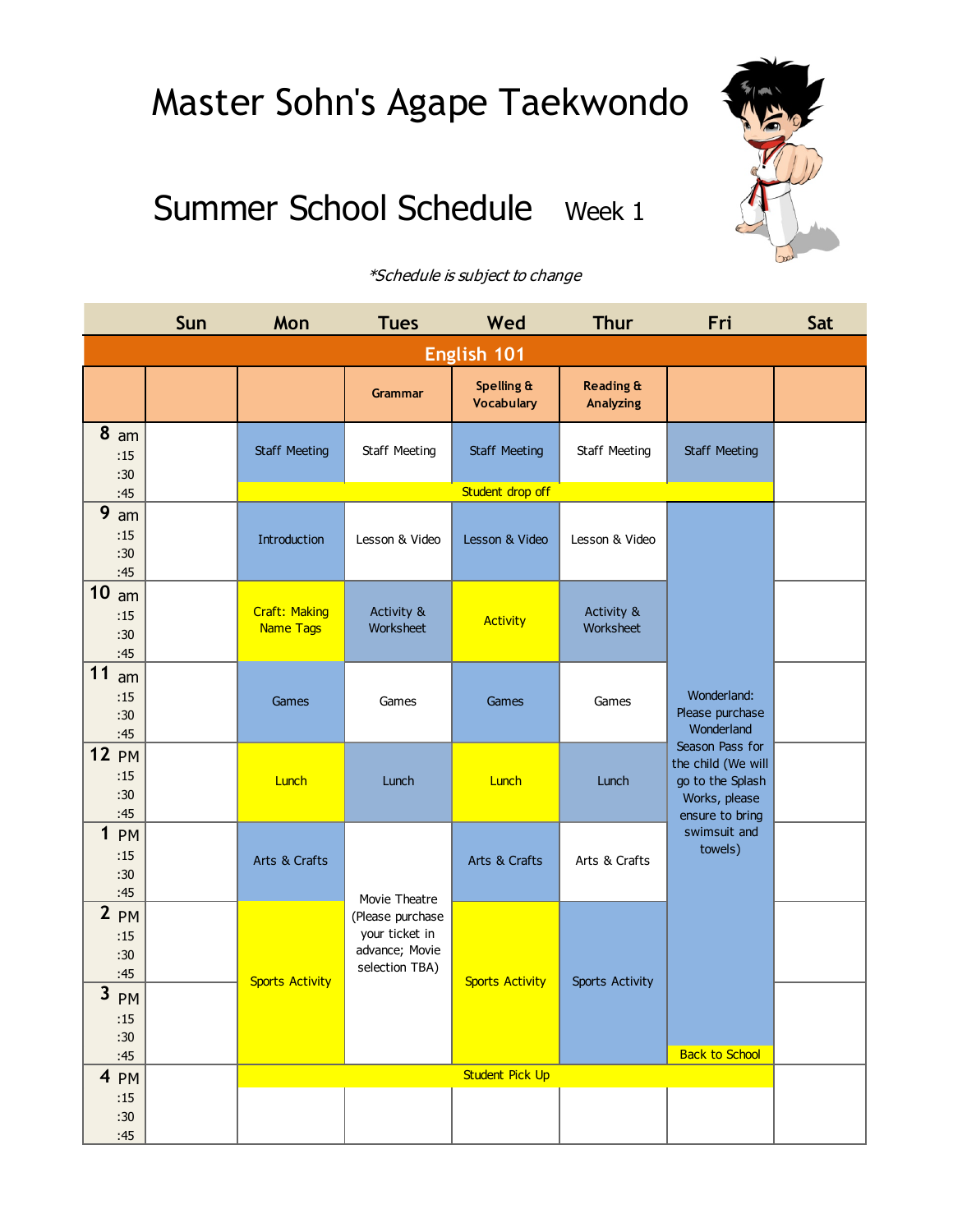### Summer School Schedule Week 2



|                                               | Sun | Mon                                                                          | <b>Tues</b>                                                                             | Wed                               | <b>Thur</b>                       | Fri                                                                                                                                                                      | Sat |  |
|-----------------------------------------------|-----|------------------------------------------------------------------------------|-----------------------------------------------------------------------------------------|-----------------------------------|-----------------------------------|--------------------------------------------------------------------------------------------------------------------------------------------------------------------------|-----|--|
| <b>Science 101</b>                            |     |                                                                              |                                                                                         |                                   |                                   |                                                                                                                                                                          |     |  |
|                                               |     |                                                                              | <b>States of Matter</b>                                                                 | What is CO2?                      | <b>All About Light</b>            |                                                                                                                                                                          |     |  |
| 8 <sub>am</sub><br>:15<br>:30                 |     | <b>Staff Meeting</b>                                                         | Staff Meeting                                                                           | <b>Staff Meeting</b>              | Staff Meeting                     | <b>Staff Meeting</b>                                                                                                                                                     |     |  |
| :45                                           |     |                                                                              |                                                                                         | Student drop off                  |                                   |                                                                                                                                                                          |     |  |
| 9<br>am<br>:15<br>:30<br>:45                  |     |                                                                              | Introduction to<br>lesson & Video                                                       | Introduction to<br>lesson & Video | Introduction to<br>lesson & Video | Wonderland:<br>Please purchase<br>Wonderland<br>Season Pass for<br>the child (We will<br>go to the Splash<br>Works, please<br>ensure to bring<br>swimsuit and<br>towels) |     |  |
| 10<br>am<br>:15<br>:30<br>:45                 |     |                                                                              | Experiment                                                                              | <b>Experiment</b>                 | Experiment                        |                                                                                                                                                                          |     |  |
| 11<br>am<br>:15<br>:30<br>:45                 |     | Wonderland:<br>Please purchase<br>Wonderland<br>Season Pass for<br>the child | Lesson &<br>Worksheet                                                                   | Lesson &<br>Worksheet             | Lesson &<br>Worksheet             |                                                                                                                                                                          |     |  |
| <b>12 PM</b><br>:15<br>:30<br>:45             |     |                                                                              | Lunch                                                                                   | Lunch                             | Lunch                             |                                                                                                                                                                          |     |  |
| $\mathbf 1$<br><b>PM</b><br>:15<br>:30<br>:45 |     |                                                                              | Movie Theatre<br>(Please purchase<br>your ticket in<br>advance; Movie<br>selection TBA) | Arts & Crafts                     | Arts & Crafts                     |                                                                                                                                                                          |     |  |
| $2$ PM<br>:15<br>:30<br>:45                   |     | <b>Back to School</b>                                                        |                                                                                         | <b>Board Games</b>                | <b>Board Games</b>                |                                                                                                                                                                          |     |  |
| 3 PM<br>:15<br>:30<br>:45                     |     |                                                                              |                                                                                         | Sports Activity                   | Sports Activity                   | <b>Back to School</b>                                                                                                                                                    |     |  |
| $4 \npm M$                                    |     |                                                                              |                                                                                         | <b>Student Pick Up</b>            |                                   |                                                                                                                                                                          |     |  |
| :15<br>:30<br>:45                             |     |                                                                              |                                                                                         |                                   |                                   |                                                                                                                                                                          |     |  |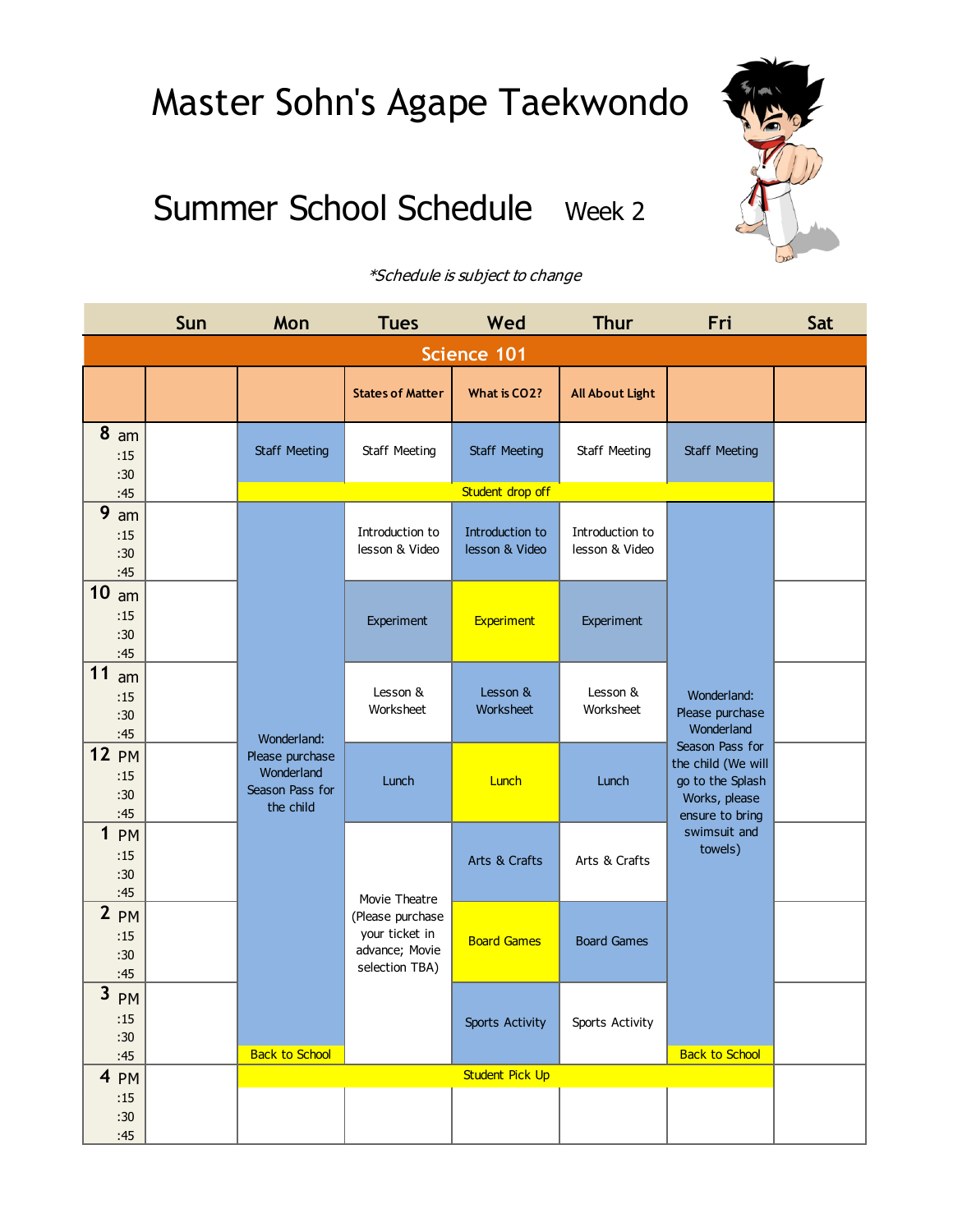## Summer School Schedule Week 3



|                                                    | Sun | Mon                                                           | <b>Tues</b>                                                                             | Wed                         | <b>Thur</b>                    | Fri                                                                                                                                                                      | Sat |
|----------------------------------------------------|-----|---------------------------------------------------------------|-----------------------------------------------------------------------------------------|-----------------------------|--------------------------------|--------------------------------------------------------------------------------------------------------------------------------------------------------------------------|-----|
|                                                    |     |                                                               |                                                                                         | <b>Summer Camp Olympics</b> |                                |                                                                                                                                                                          |     |
|                                                    |     |                                                               | <b>Olympics Day 1</b>                                                                   | <b>Olympics Day 2</b>       | <b>Olympics Day 3</b>          |                                                                                                                                                                          |     |
| 8<br>am<br>:15<br>:30                              |     | Staff Meeting                                                 | Staff Meeting                                                                           | <b>Staff Meeting</b>        | Staff Meeting                  | <b>Staff Meeting</b>                                                                                                                                                     |     |
| :45                                                |     |                                                               |                                                                                         | Student drop off            |                                |                                                                                                                                                                          |     |
| 9<br>am<br>:15<br>:30<br>:45                       |     |                                                               | Games                                                                                   | Games                       | Games                          | Wonderland:<br>Please purchase<br>Wonderland<br>Season Pass for<br>the child (We will<br>go to the Splash<br>Works, please<br>ensure to bring<br>swimsuit and<br>towels) |     |
| 10<br>am<br>:15<br>:30<br>:45                      |     |                                                               |                                                                                         |                             |                                |                                                                                                                                                                          |     |
| 11<br>am<br>:15<br>:30<br>:45                      |     | Wonderland:                                                   |                                                                                         |                             | Score & Winner<br>Announcement |                                                                                                                                                                          |     |
| <b>12 PM</b><br>:15<br>:30<br>:45                  |     | Please purchase<br>Wonderland<br>Season Pass for<br>the child | Lunch                                                                                   | Lunch                       | Lunch                          |                                                                                                                                                                          |     |
| $\mathbf{1}$<br>PM<br>:15<br>:30<br>:45            |     |                                                               | Movie Theatre<br>(Please purchase<br>your ticket in<br>advance; Movie<br>selection TBA) | Arts & Crafts               | Arts & Crafts                  |                                                                                                                                                                          |     |
| 2 <sub>PM</sub><br>:15<br>:30<br>:45               |     | <b>Back to School</b>                                         |                                                                                         | <b>Board Games</b>          | <b>Board Games</b>             |                                                                                                                                                                          |     |
| $\overline{\mathbf{3}}$<br>PM<br>:15<br>:30<br>:45 |     |                                                               |                                                                                         | <b>Sports Activity</b>      | <b>Sports Activity</b>         | <b>Back to School</b>                                                                                                                                                    |     |
| 4 PM                                               |     |                                                               |                                                                                         | Student Pick Up             |                                |                                                                                                                                                                          |     |
| :15<br>:30<br>:45                                  |     |                                                               |                                                                                         |                             |                                |                                                                                                                                                                          |     |